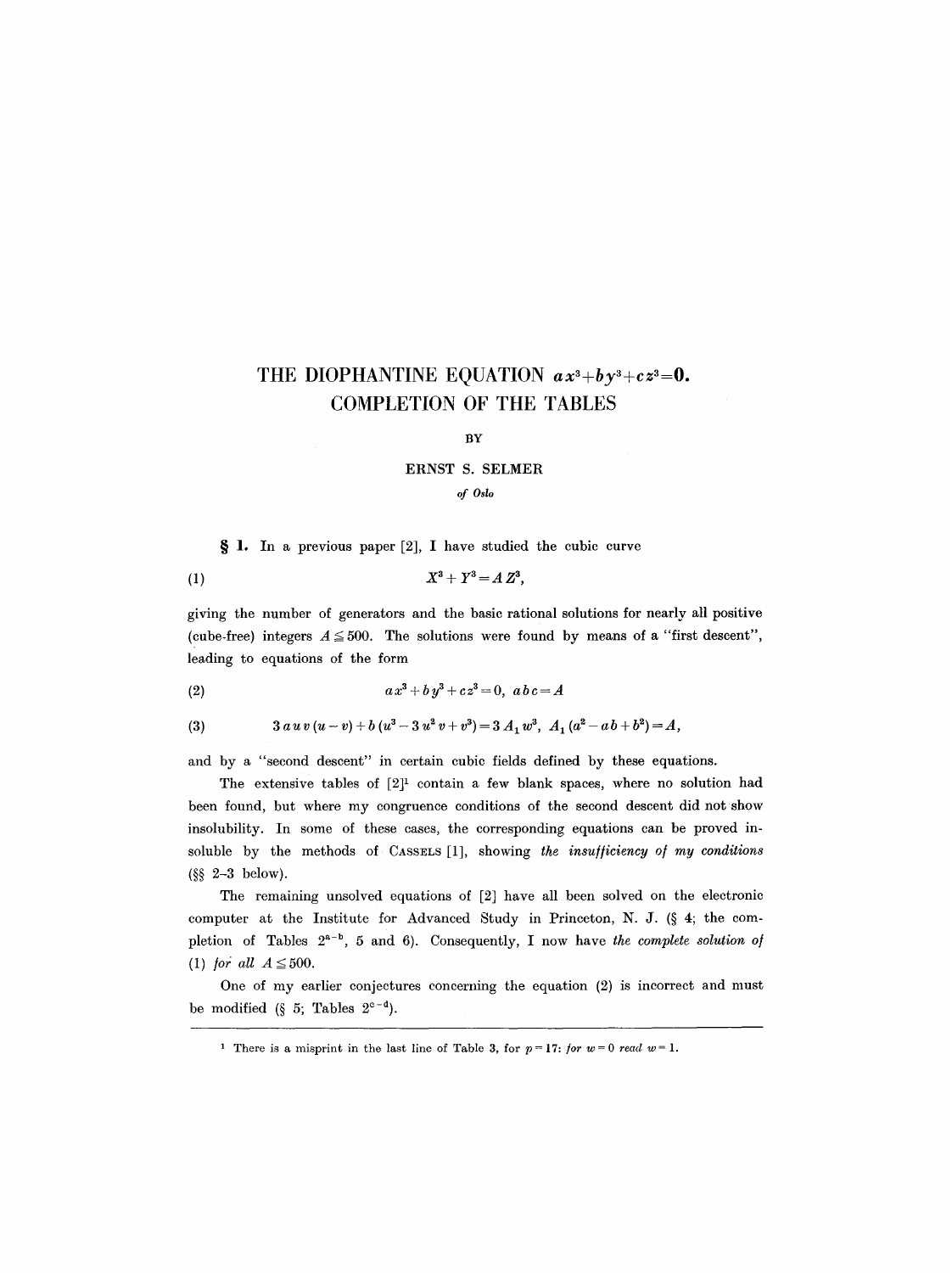#### 192 ERNST S, SELMER

§ 2. It was mentioned in [2] (Ch. I, § 6) that solubility or insolubility of an equation (1) can also be decided by the methods of Cassels [1], in the purely cubic 3 3 3 field K  $(\vartheta) = K(Vm) = K(V4 A)$  (which reduces to  $K(V\frac{1}{2} A)$  when A is even). Since [2] was written, I have discovered that the following unsolved equations can be shown *insoluble* by these methods:

1. The equation  $x^3 + 41y^3 + 46z^3 = 0$  of Table 2<sup>3</sup>, corresponding to  $A = 41.46 =$  $=1886.$  -- There are in fact *four* equations (2) with  $abc=1886$ , all of which are consequently insoluble (cf.  $\S$  3 below).

2. The equation  $X^3 + Y^3 = 473 Z^3$  of Table 6, giving rise to the equation  $x^3+11y^3+43z^3=0$  of Tables  $2^{a-b}$ , and to an equation (3) with  $a=7$ ,  $b=6$ ,  $A_1=11$ (Table 5).  $-$  Another example of the same kind (not within the tables of  $[2]$ ) is  $A=508=2^2\cdot 127$ ; this is the first value of  $A>500$  where my methods fail.

Class-numbers  $h$  and units  $\eta$  of the cubic fields used for the above exclusions are:

$$
A = 1886, \quad m = \frac{1}{2} A = 943, \quad h = 15,
$$
\n
$$
\eta = \frac{1}{3 \cdot 23^2} (-458850 + 41653 \theta + 524 \theta^2)^3
$$
\n
$$
A = 473, \quad m = 4 A = 1892, \quad h = 27,
$$
\n
$$
\eta = -185767 - 32567 \theta + \frac{7695}{2} \theta^2
$$
\n
$$
A = 508, \quad m = \frac{1}{2} A = 254, \quad h = 27, \quad \eta = 19 - 3 \theta.
$$

In all cases, h is odd and m is  $\pm \pm 1$  (mod 9). The two first units are not necessarily fundamental, but they are neither squares nor cubes of other units.

S. 3. For all equations of the last paragraph, my methods of the second descent fail to indicate insolubility. In the case of (3), there is only *one* (non-purely) cubic field, defined by the left hand side, to be used for each of the values  $A = 473$  and 3  $A = 508$ . In the case of (2), however, there are *three* different cubic fields  $K(\sqrt{m})$ which might be used for exclusion, as seen from the following transformations:

$$
(a x)3 + a2 b y3 = - a2 c z3, m = a2 b
$$
  
\n
$$
(b y)3 + b2 c z3 = - b2 a x3, m = b2 c
$$
  
\n
$$
(c z)3 + c2 a x3 = - c2 b y3, m = c2 a.
$$

It will not lead to any new conditions if we use for instance  $m=a^2c$ , since 3 3  $K \vee a^{\ast} c = K$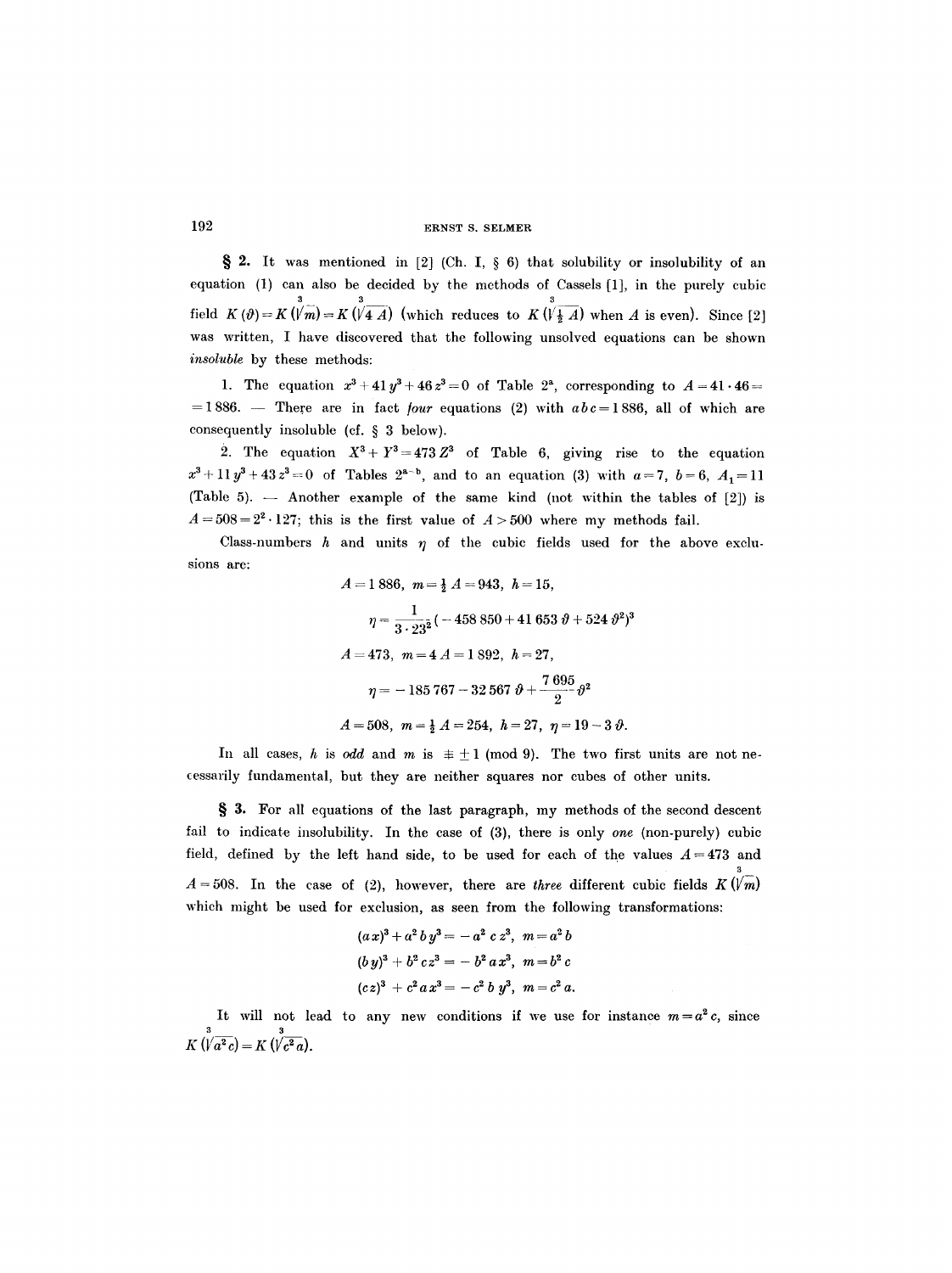The values of  $A$  in  $\S 2$  give rise to  $6$  insoluble equations (2) (in the abbreviated notation of [2], Ch. VII, § 4):

$$
A = 1886 = 2 \cdot 23 \cdot 41; \{1, 2, 23 \cdot 41\}, \{1, 23, 2 \cdot 41\}, \n{1, 41, 2 \cdot 23}, \{2, 23, 41\} \nA = 473 = 11 \cdot 43; \{1, 11, 43\} \nA = 508 = 4 \cdot 127; \{1, 4, 127\}.
$$

For each of these equations, I have checked in all three cubic fields that my congruence conditions of the second descent do not lead to exclusion. It seems to me very striking that *when my methods fail, they seem to fail in all the fields involved.* 

§ 4. During the Spring of 1952, I had the opportunity to "code" the remaining unsolved equations of [2] for the electronic computer at the Institute for Advanced Study in Princeton, N.J., and to run the problem on the computer myself. The equations (3) were coded in this form, but "resulting equations" (cf. [2], Ch. IV) were used instead of (2). The computer scanned a certain domain for the unknowns, and halted at the first solution, or when a given limit was reached.

With the first code, the machine was unable to solve the one equation (3) corresponding to  $A = 283$ . I later made a separate code for this equation, utilizing special congruence conditions etc., and the problem was run successfully by Mr. Manfred Kochen at the Institute in December, 1953.1

The effective machine time for solving 9 equations totalled about 6 hours, corresponding to approximately 6 months of work on a desk calculator (but it took 6 weeks to prepare the problem for the computer).

The completion of Tables  $2^{a-b}$ , 5 and 6, resulting from the Princeton solutions, appears below.

§ 5. For given  $abc = A$ , the number of different equations (2), possible for all moduli, is one of the numbers

$$
N_A=0, 1, 4, 13, 40, \ldots
$$

(if trivial repetitions are avoided by the additional conditions  $1 \le a < b < c$ ,  $(a, b) = a$  $=(a, c)=(b, c)=1$ ). I conjectured in [2] (Ch. VII, § 4, 3rd conjecture) that one and

<sup>1</sup> I would like to express my gratitudo to Mr. Koehen for his assistance, and also to Prof. yon Neumann and Dr. Goldstine at the Institute, for giving me the opportunity to run my problems on the computer.

<sup>13- 543808.</sup> *Acta Mathematica*. 92. Imprimé le 29 décembre 1954.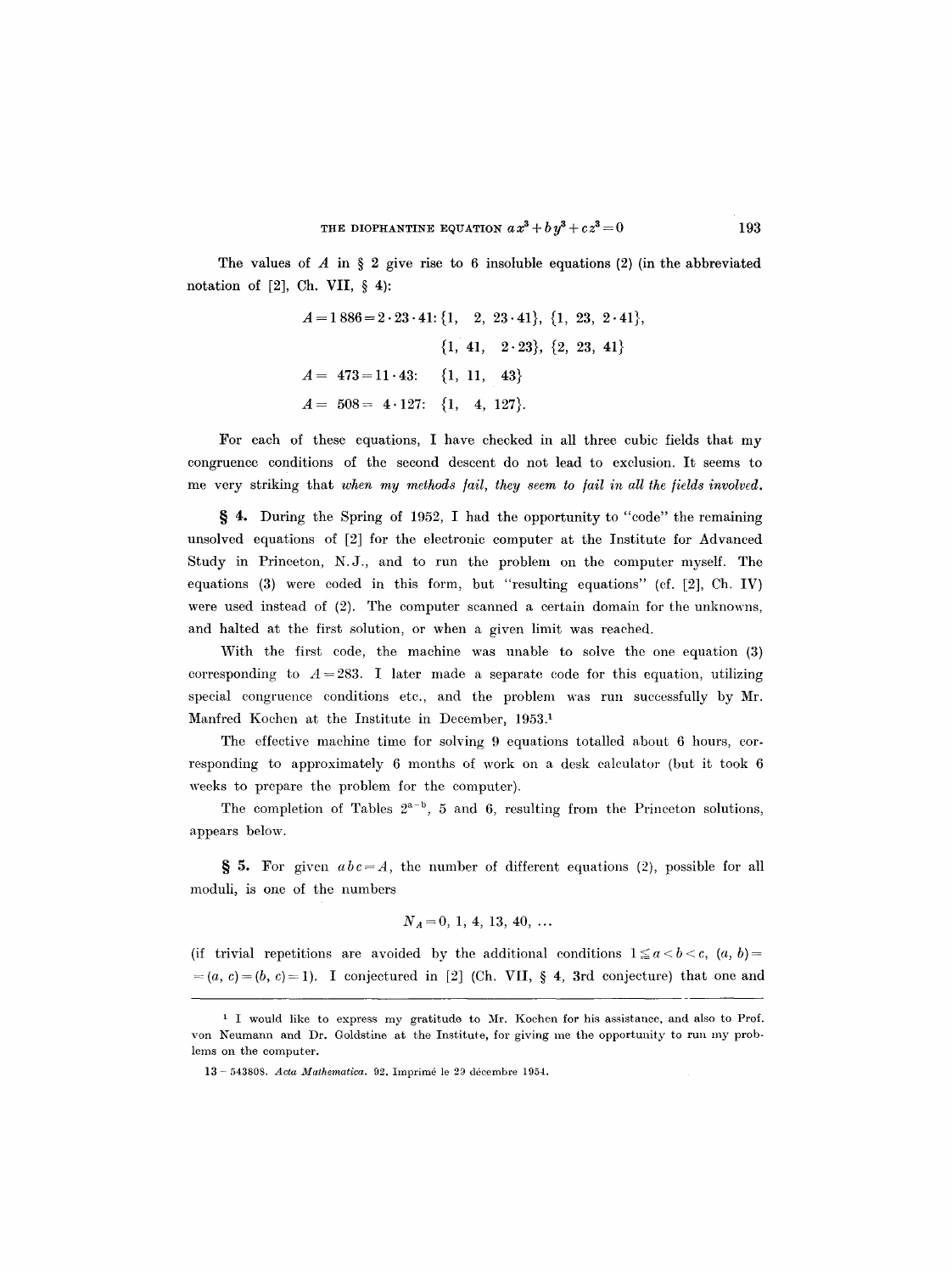## COMPLETION OF TABLE  $2^{\rm a}$

| $(x^3 + m y^3 + n z^3 = 0.)$ |          |                    |                     |                  |  |  |
|------------------------------|----------|--------------------|---------------------|------------------|--|--|
| m                            | n        | x                  | y                   | $\boldsymbol{z}$ |  |  |
| 17<br>29                     | 41<br>47 | 149 105<br>$-5646$ | $-140161$<br>1705   | 101988<br>917    |  |  |
| 11<br>41                     | 43<br>46 |                    | Insoluble (Cassels) |                  |  |  |

## COMPLETION OF TABLE  $2^{\mathrm{b}}$

## $(a x^3 + b y^3 + c z^3 = 0, a b c = A.)$

| А   | $\boldsymbol{a}$ |                  | c   | x        | у                   | $\boldsymbol{z}$ |
|-----|------------------|------------------|-----|----------|---------------------|------------------|
| 346 |                  | $\boldsymbol{2}$ | 173 | 117747   | $-119635$           | 21799            |
| 382 |                  | $\overline{2}$   | 191 | 456 771  | 501 542             | $-122093$        |
| 445 |                  | 5                | 89  | $-18683$ | 10383               | 2 1 8 2          |
| 473 |                  | Ħ                | 43  |          | Insoluble (Cassels) |                  |

EXTENSION OF TABLE  $2^c$  to  $1\,000 < A \le 2\,500$ (Values of A with 13 possible equations  $ax^3 + by^3 + cz^3 = 0$ ,  $abc = A$ , only one of which is soluble.)

| $\boldsymbol{A}$                                                  | $\boldsymbol{a}$    | b        | c             | $\boldsymbol{x}$             | $\boldsymbol{y}$    | $\boldsymbol{z}$ |
|-------------------------------------------------------------------|---------------------|----------|---------------|------------------------------|---------------------|------------------|
| $1230 = 2.3.5.41$<br>$1380 = 2^2$ , 3, 5, 23                      | $\overline{2}$<br>3 | 5<br>20  | 123<br>23     | $\overline{\mathbf{4}}$<br>ı |                     | -1               |
| $1410 = 2.3.5.47$<br>$1518 = 2.3.11.23$                           | ı<br>$\overline{2}$ | 5<br>3   | 282           | 7                            | $\tilde{5}$         |                  |
| $1590 = 2.3.5.53$                                                 | 5                   | 6        | 253<br>53     | 5<br>ı                       | $\overline{2}$      | $-1$<br>$-1$     |
| $1650 = 2.3.5^{2}.11$<br>$1740 = 2^2 \cdot 3 \cdot 5 \cdot 29$    | 3<br>ı              | 22<br>5  | 25<br>348     | ı<br>7                       |                     | $-1$<br>$-1$     |
| $1770 = 2.3.5.59$<br>$1870 = 2.5.11.17$                           | I<br>5              | 6<br>17  | 295<br>$22\,$ | 7<br>1                       | $\overline{2}$<br>ı | -1               |
| $1914 = 2,3,11,29$<br>$2130 = 2.3.5.71$                           | $\overline{2}$<br>3 | 11<br>10 | 87<br>71      | $-49$<br>$-3$                | 25                  | 9<br>Ŧ           |
| $2244 = 2^2 \cdot 3 \cdot 11 \cdot 17$<br>$2460 = 2^2$ , 3, 5, 41 | $\ddot{4}$<br>4     | 17<br>15 | 33<br>41      | $-23$<br>$-14$               | 13<br>9             | 7                |
| $2490 = 2.3.5.83$                                                 | 3                   | 10       | 83            | ı                            | $\overline{2}$      | -1               |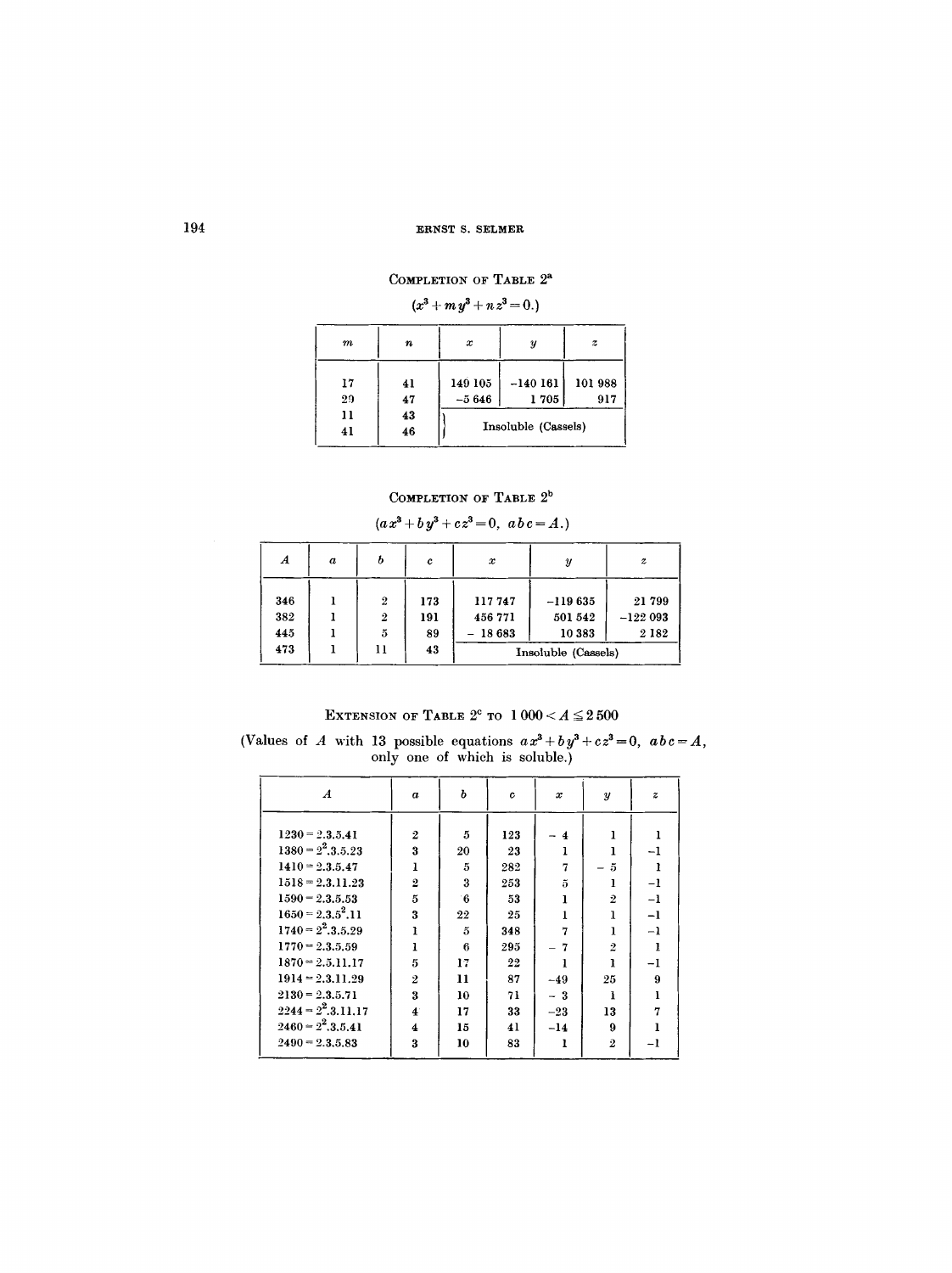## TABLE  $2^d$  (NEW)

Values of  $A \leq 2500$  with 13 possible equations  $ax^3 + by^2 + cz^2 = 0$ ,  $abc = A$ , all of which are soluble.

| $A = 1020 = 2^2.3.5.17$ |                  |     |                  |              |                  |  |
|-------------------------|------------------|-----|------------------|--------------|------------------|--|
| $\boldsymbol{a}$        | ь                | c   | x                | Y            | $\boldsymbol{z}$ |  |
|                         |                  |     |                  |              |                  |  |
| 1                       | 3                | 340 | 7                | ı            | ı                |  |
| 1                       | 4                | 255 | ı                | 4            | ı                |  |
| 1                       | $\overline{5}$   | 204 | $-19$            | 11           | ı                |  |
| ı                       | 12               | 85  | 29               | 32           | $-17$            |  |
| ı                       | 15               | 68  | 11               | 5            | $\boldsymbol{2}$ |  |
| 1                       | 17               | 60  | 29               | $-13$        | 6                |  |
| 1                       | 20               | 51  | $-11$            | 4            | ı                |  |
| 3                       | $\boldsymbol{4}$ | 85  | 3                | ı            | 1                |  |
| 3                       | $\bf 5$          | 68  | 3                | 5            | 2                |  |
| $\bf{3}$                | 17               | 20  | $\mathbf{l}$     | $\mathbf{l}$ | ı                |  |
| $\boldsymbol{4}$        | 5                | 51  | 7                | ı            | 3                |  |
| $\boldsymbol{4}$        | 15               | 17  | $\boldsymbol{2}$ | ı            | ı                |  |
| 5                       | 12               | 17  | ı                | l            | ı                |  |
|                         |                  |     |                  |              |                  |  |

 $b$  do  $x$  a  $y$   $z$  c  $a$  b  $c$   $x$   $y$   $z$   $-9$  -7  $-5$ -16 -19  $-5$  $-2$  -9 **- 1**  -3 -1 -16 **- 1** 

 $A = 1122 = 2.3.11.17$ :

| $\boldsymbol{a}$   | ь              | c         | x                | $\boldsymbol{y}$        | $\boldsymbol{z}$        |
|--------------------|----------------|-----------|------------------|-------------------------|-------------------------|
|                    |                |           |                  |                         |                         |
| ı                  | 6              | 385       | ı                | 4                       | -1                      |
| ı                  | 7              | 330       | 19               | 17                      | $-5$                    |
| $\mathbf 1$        | 15             | 154       | $-23$            | 9                       | $\overline{\mathbf{2}}$ |
| $\mathbf{I}$       | 22             | 105       | $-29$            | 8                       | $\tilde{\text{o}}$      |
| ı                  | 42             | 55        | 13               | 6                       | $\overline{5}$          |
| $\,2$              | $\overline{5}$ | 231       | $-23$            | 17                      | $\mathbf{l}$            |
| $\overline{\bf 2}$ | 33             | 35        | ı                | l                       | $-1$                    |
| $\bf{3}$           | 10             | 77        | ı                | $\overline{\mathbf{2}}$ | ı                       |
| $\frac{3}{5}$      | 11             | 70        | 3                | ı                       | l                       |
|                    | 14             | 33        | ı                | 4                       | 3                       |
| 6                  | 7              | 55        | $\boldsymbol{2}$ | ı                       | $-1$                    |
| $\overline{7}$     | 15             | 22        | $\mathbf{I}$     | ı                       | $-1$                    |
| 10                 | 11             | $\bf{21}$ | l                | ı                       | $-1$                    |
|                    |                |           |                  |                         |                         |

 $A = 2310 = 2.3.5.7.11:$ 

 $A = 2346 = 2.3.17.23$ :

| $\boldsymbol{a}$        | ь  | $\boldsymbol{c}$ | x                | y              | $\boldsymbol{z}$ |
|-------------------------|----|------------------|------------------|----------------|------------------|
| $\mathbf{I}$            | 2  | 1173             | 13               | 8              | 1                |
| ı                       | 3  | 782              | 229              | $-159$         | 4                |
| ı                       | 6  | 391              | 7                | $\overline{2}$ | 1                |
| 1                       | 17 | 138              | 31               | ı              | 6                |
| ı                       | 23 | 102              | 5                | ı              | ı                |
| ı                       | 34 | 69               | 41               | 11             | 7                |
| $\mathbf{l}$            | 46 | 51               | 11               | ı              | $\boldsymbol{3}$ |
| $\boldsymbol{2}$        | 3  | 391              | $\boldsymbol{2}$ | $\overline{5}$ | $\mathbf{1}$     |
| $\boldsymbol{2}$        | 17 | 69               | 47               | 25             | $^{-19}$         |
| $\overline{\mathbf{2}}$ | 23 | 51               | 196              | 23             | $-67$            |
| 3                       | 17 | 46               | 3                | 7              | 5                |
| 3                       | 23 | 34               | 61               | 71             | $-64$            |
| 6                       | 17 | 23               | 1                | ı              |                  |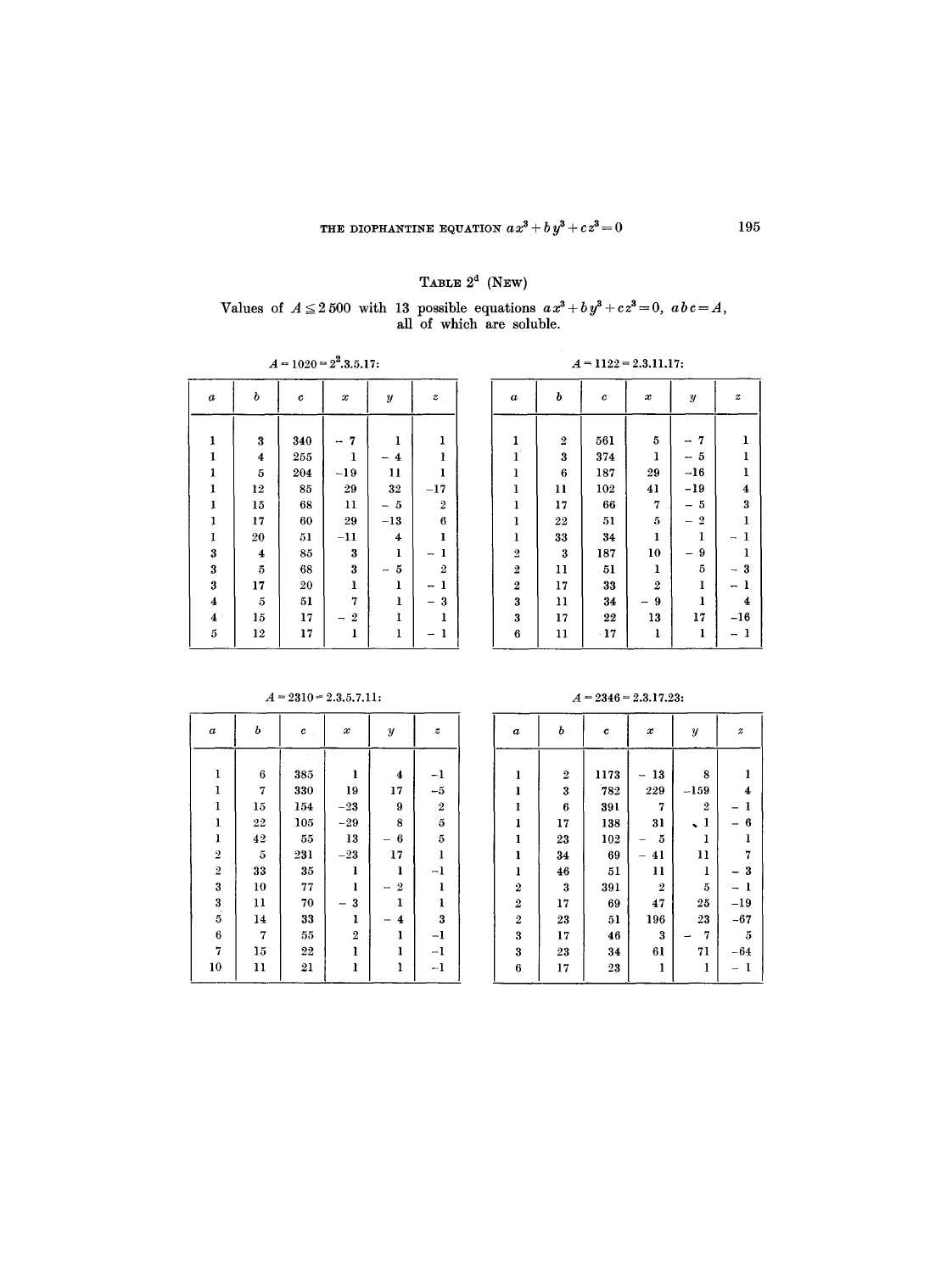ADDITION TO TABLE 4

# $4<sup>h</sup>$ : Values of  $A \le 500$ , proved insoluble by the methods of Cassels:

## $A = 473 = 11.43$

## COMPLETION OF TABLE 5

# (Non-excluded equations  $3 a u v (u - v) + b (u^3 - 3 u^2 v + v^3) = \frac{s}{3t} A_1 w^3$ .)

| A             | $\boldsymbol{a}$ | ь  | $A_{1}$ | Case | $\boldsymbol{u}$ | $\boldsymbol{v}$    | $\boldsymbol{w}$ |
|---------------|------------------|----|---------|------|------------------|---------------------|------------------|
| 283           | 19               | 6  |         |      | 31               | 982                 | 1102             |
| 337           | 8                | 21 |         |      | 89               | 165                 | 17               |
| 409           | 23               | 15 |         |      | 96               | 29                  | 169              |
| 499           | 25               | 18 |         |      | $\overline{2}$   | 125                 | 222              |
| $473 = 11.43$ | 7                | 6  | 11      |      |                  | Insoluble (Cassels) |                  |

## COMPLETION OF TABLE  $6$

(Basic solutions of  $X^3 + Y^3 = A Z^3$  for  $A \leq 500$ .)

| $\boldsymbol{A}$ | q | (X, Y, Z)                                                                |
|------------------|---|--------------------------------------------------------------------------|
|                  |   |                                                                          |
| 283              |   | $(20824888493, -8780429621, 3090590958)$                                 |
| 337              |   | $(53750671, -53706454, 1043511)$                                         |
| 346              | ı | (47 189 035 813 499 932 580 169 103 856 786 964 321 592 777 067,         |
|                  |   | 42 979 005 685 698 193 708 286 233 727 941 595 382 526 544 683,          |
|                  |   | 8 108 695 117 451 325 702 581 978 056 293 186 703 694 064 735)           |
| 382              | ı | (58 477 534 119 926 126 376 218 390 196 344 577 607 972 745 895 728 749, |
|                  |   | 16 753 262 295 125 845 463 811 427 438 340 702 778 576 158 801 481 539,  |
|                  |   | 8 122 054 393 485 793 893 167 719 500 929 060 093 151 854 013 194 574)   |
| 409              | 1 | $(22\;015\;523, 21\;425\;758, 3\;687\;411)$                              |
| 445              | ı | (362 650 186 970 550 612 016 862 044 970 863 425 187,                    |
|                  |   | - 58 928 948 142 525 345 898 087 903 372 951 745 227,                    |
|                  |   | 47 432 800 292 536 072 666 333 861 784 516 450 106)                      |
| 499              | T | (80968219, 17501213, 10242414)                                           |
|                  |   |                                                                          |